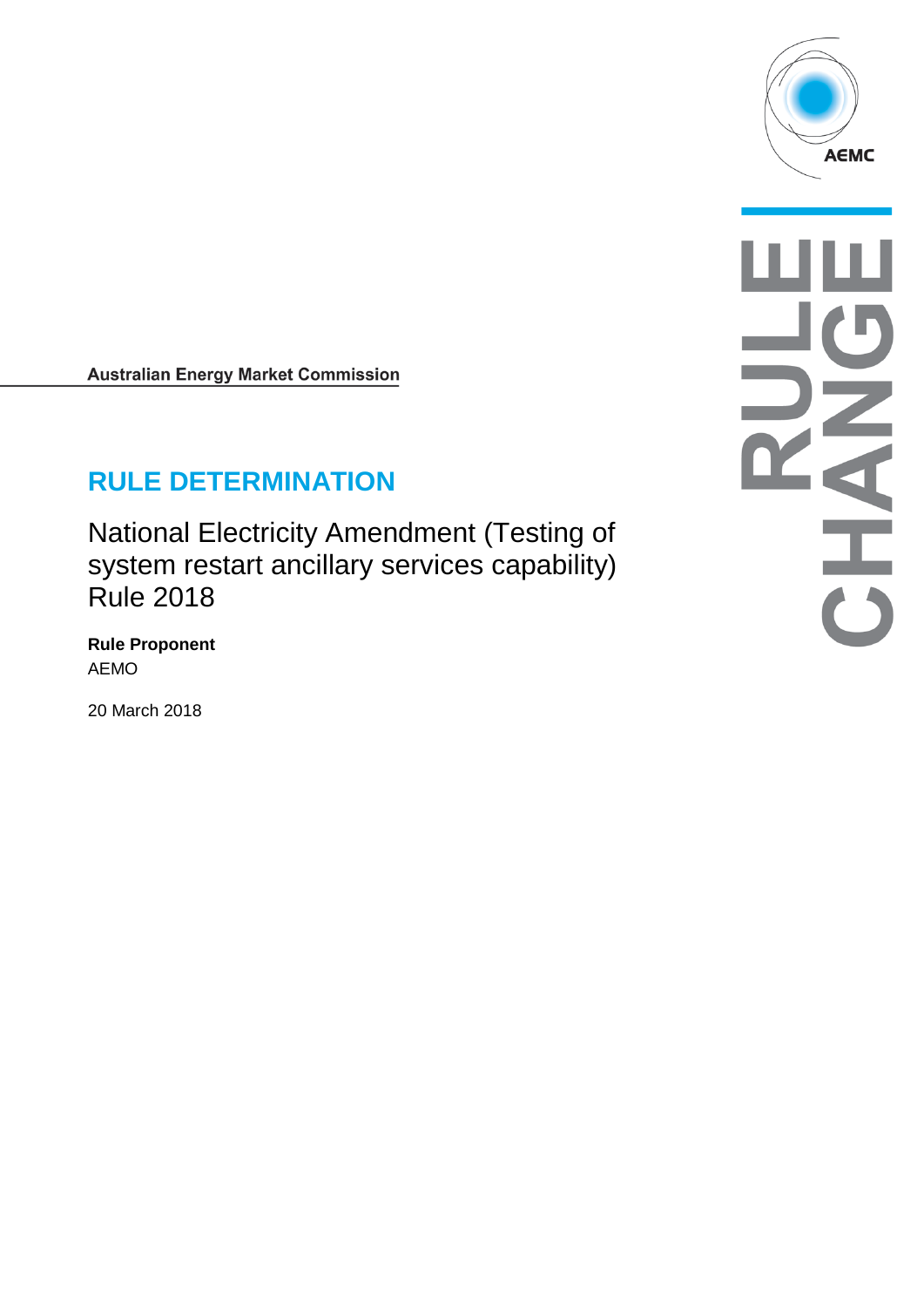#### **Inquiries**

Australian Energy Market Commission PO Box A2449 Sydney South NSW 1235

**E**: aemc@aemc.gov.au **T**: (02) 8296 7800 **F**: (02) 8296 7899

Reference: ERC0229

#### **Citation**

AEMC 2018, Testing of system restart ancillary services capability, Rule Determination, 20 March 2018 , Sydney

#### **About the AEMC**

The AEMC reports to the Council of Australian Governments (COAG) through the COAG Energy Council. We have two functions. We make and amend the national electricity, gas and energy retail rules and conduct independent reviews for the COAG Energy Council.

This work is copyright. The Copyright Act 1968 permits fair dealing for study, research, news reporting, criticism and review. Selected passages, tables or diagrams may be reproduced for such purposes provided acknowledgement of the source is included.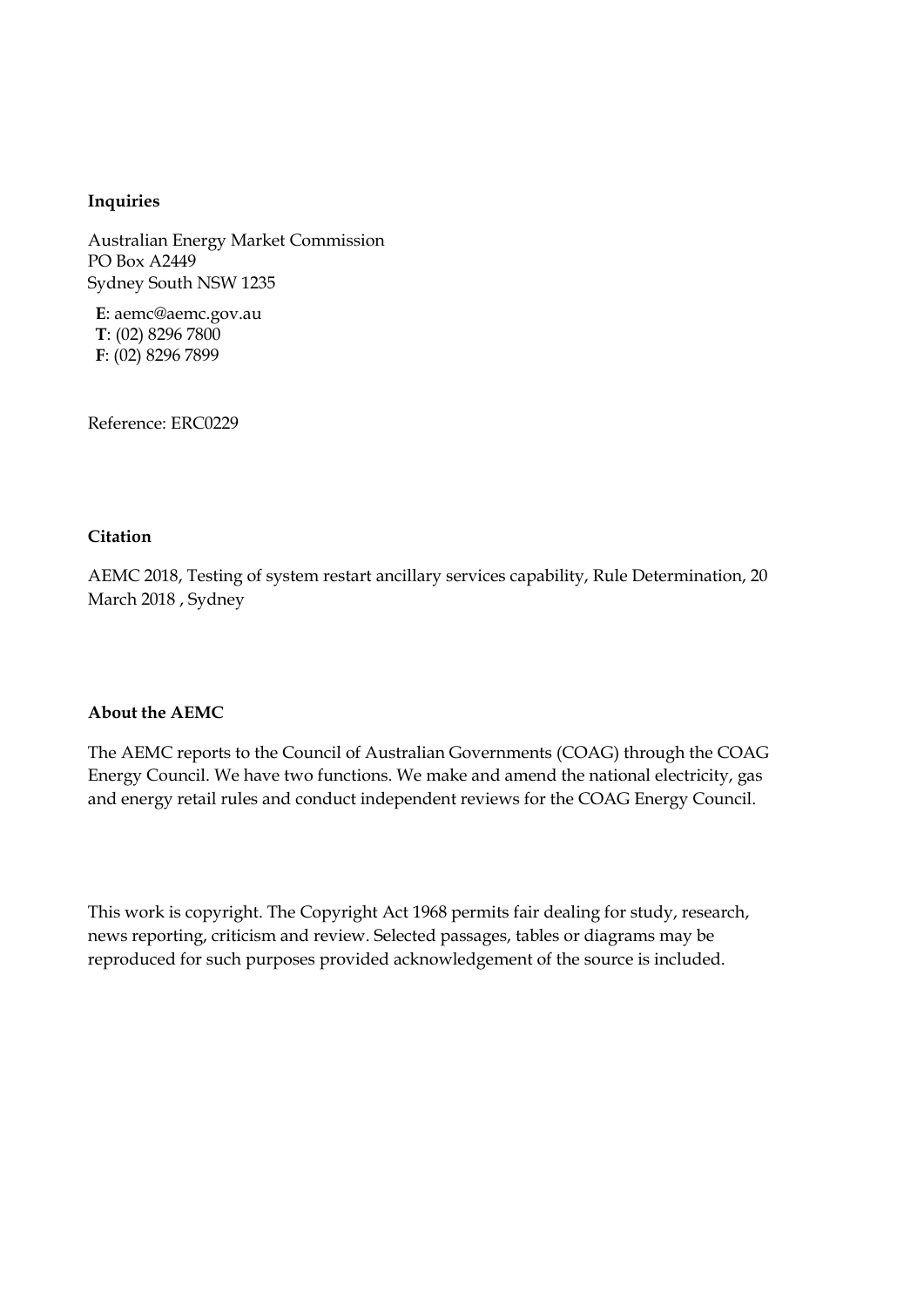## **Summary**

The Australian Energy Market Commission (AEMC or Commission) has made a rule that creates an exception to the requirement that system restart ancillary service (SRAS) providers, as registered participants, provide the relevant network service provider with 15 business days' notice of a change to the operation of equipment at the connection point in clause 5.7.5(a) of the National Electricity Rules (NER). The exception is for the SRAS short notice test as provided for in the Australian Energy Market Operator's (AEMO) SRAS guideline 2017.

The rule has been made in response to a rule change request submitted by AEMO on 15 December 2017. The expedited rule change process was used for this rule change. The Commission determined that it should make the rule as proposed, with amendments.

The final rule commences on 10 April 2018.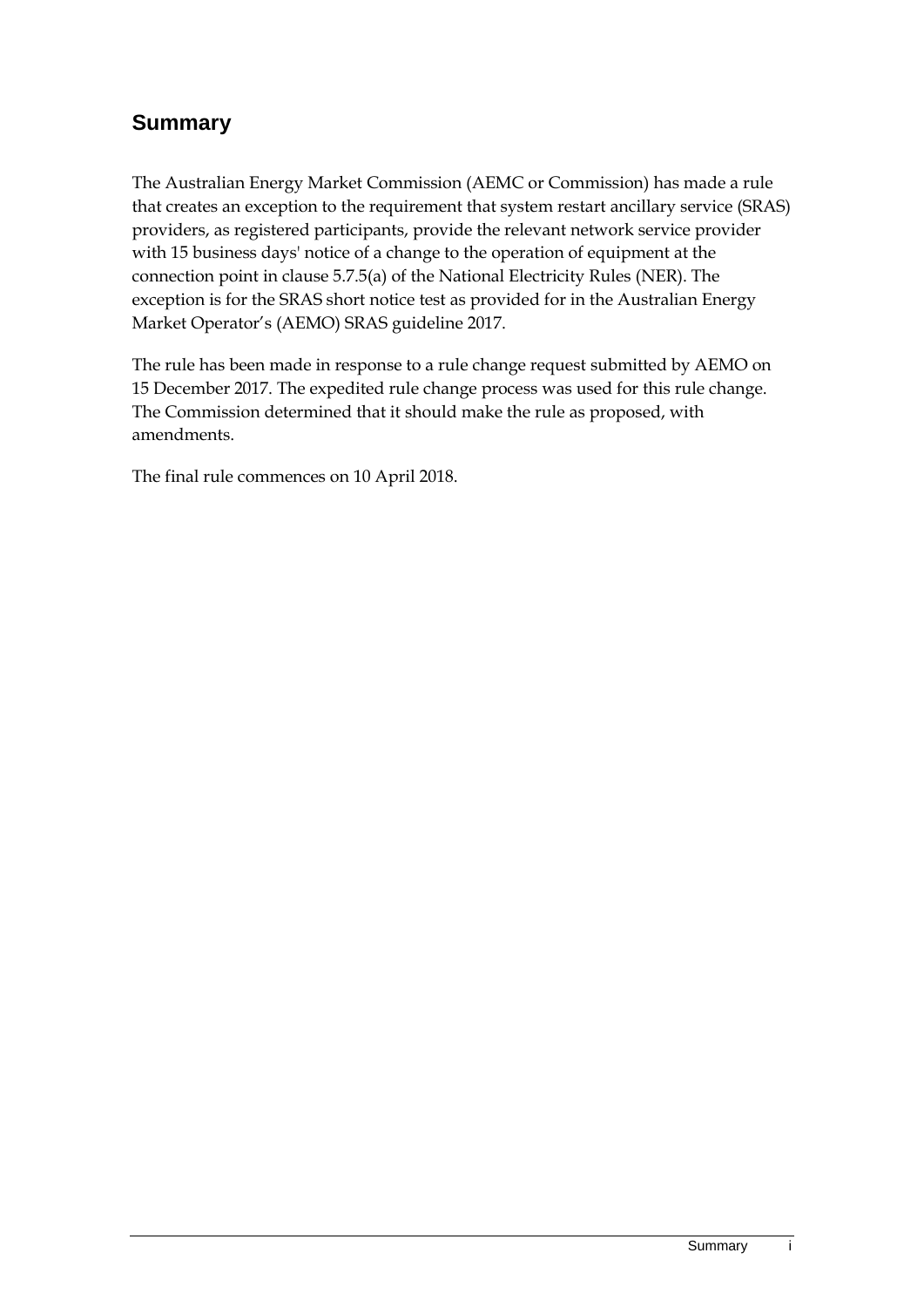## **Contents**

| $\mathbf{1}$   |     |  |  |  |
|----------------|-----|--|--|--|
|                | 1.1 |  |  |  |
|                | 1.2 |  |  |  |
|                | 1.3 |  |  |  |
|                | 1.4 |  |  |  |
|                | 1.5 |  |  |  |
| $\overline{2}$ |     |  |  |  |
|                | 2.1 |  |  |  |
|                | 2.2 |  |  |  |
|                | 2.3 |  |  |  |
|                | 2.4 |  |  |  |
|                | 2.5 |  |  |  |
|                |     |  |  |  |
| $\mathbf{A}$   |     |  |  |  |
|                | A.1 |  |  |  |
|                | A.2 |  |  |  |
|                | A.3 |  |  |  |
|                | A.4 |  |  |  |
|                | A.5 |  |  |  |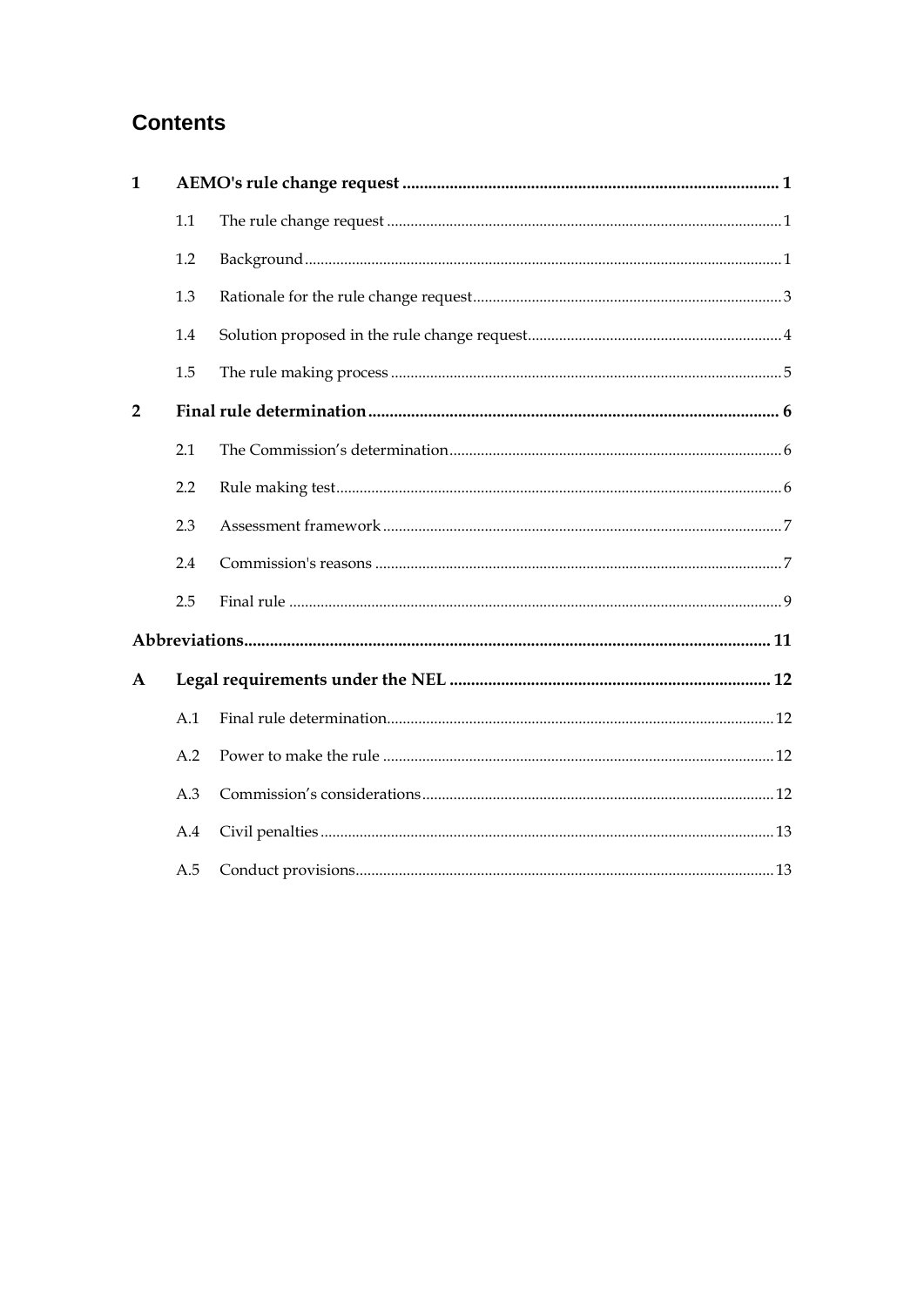### <span id="page-4-0"></span>**1 AEMO's rule change request**

#### <span id="page-4-1"></span>**1.1 The rule change request**

On 15 December 2017, AEMO submitted a rule change request to the AEMC to amend clause 5.7.5(a) of the NER to exclude the short notice test, as provided for in the SRAS guideline 2017, from the requirement that generators provide the relevant network service provider with 15 business days' notice of a change to the normal operation of equipment related to a connection point.<sup>[1](#page-4-3)</sup>

The AEMC considered the rule change as being non-controversial, and as a result, it was assessed under an expedited rule change process.

### <span id="page-4-2"></span>**1.2 Background**

SRAS are non-market ancillary services that are procured by AEMO via contracts with parties whose facilities have the capability to start without drawing power from the grid.<sup>[2](#page-4-4)</sup> SRAS agreements between AEMO and SRAS providers<sup>[3](#page-4-5)</sup> include provisions that require testing of the SRAS equipment. Existing testing requirements are based on a suite of SRAS guidelines developed by AEMO and implemented in 2014 (referred to in this paper as the "2014 SRAS guidelines").[4](#page-4-6)

The test provisions in the 2014 SRAS guidelines include requiring the SRAS provider to conduct an annual test of the nominated SRAS equipment to demonstrate the equipment's capability to energise the nominated delivery point within the contracted performance requirements.[5](#page-4-7)

Clause 5.7.5(a) of the NER states:

-

"A *Registered Participant* proposing to conduct a test on equipment related to a *connection point*, which requires a change to the normal operation of

<span id="page-4-3"></span>1 AEMO, Testing of system restart ancillary services capability, rule change request, 15 December 2017. See:

http://www.aemc.gov.au/Rule-Changes/Testing-of-System-Restart-Ancillary-Services-capab

<span id="page-4-4"></span><sup>2</sup> System restart ancillary service is defined in Chapter 10 of the NER as "a service provided by facilities with black start capability which allows energy to be supplied and a connection to be established, sufficient to restart large generating units following a major supply disruption."

<span id="page-4-5"></span><sup>3</sup> SRAS provider is defined in Chapter 10 of the NER as "a person who agrees to provide one or more system restart ancillary services to AEMO under an ancillary services agreement."

<span id="page-4-6"></span><sup>&</sup>lt;sup>4</sup> The 2014 SRAS guidelines include the testing requirements applicable to SRAS contracts that commenced on 1 July 2015 until those contracts expire.

<span id="page-4-7"></span><sup>5</sup> Clause 4.2.2 of the 2014 SRAS Guidelines. Testing of SRAS equipment generally requires the relevant generating unit(s) to be isolated from the transmission network, and the transmission bus to be de-energised. The SRAS provider must then demonstrate that the unit can be restarted without external power, and energise a path to the transmission network. See: AEMO, Testing system restart ancillary services capability, rule change request, 15 December 2017, p.3.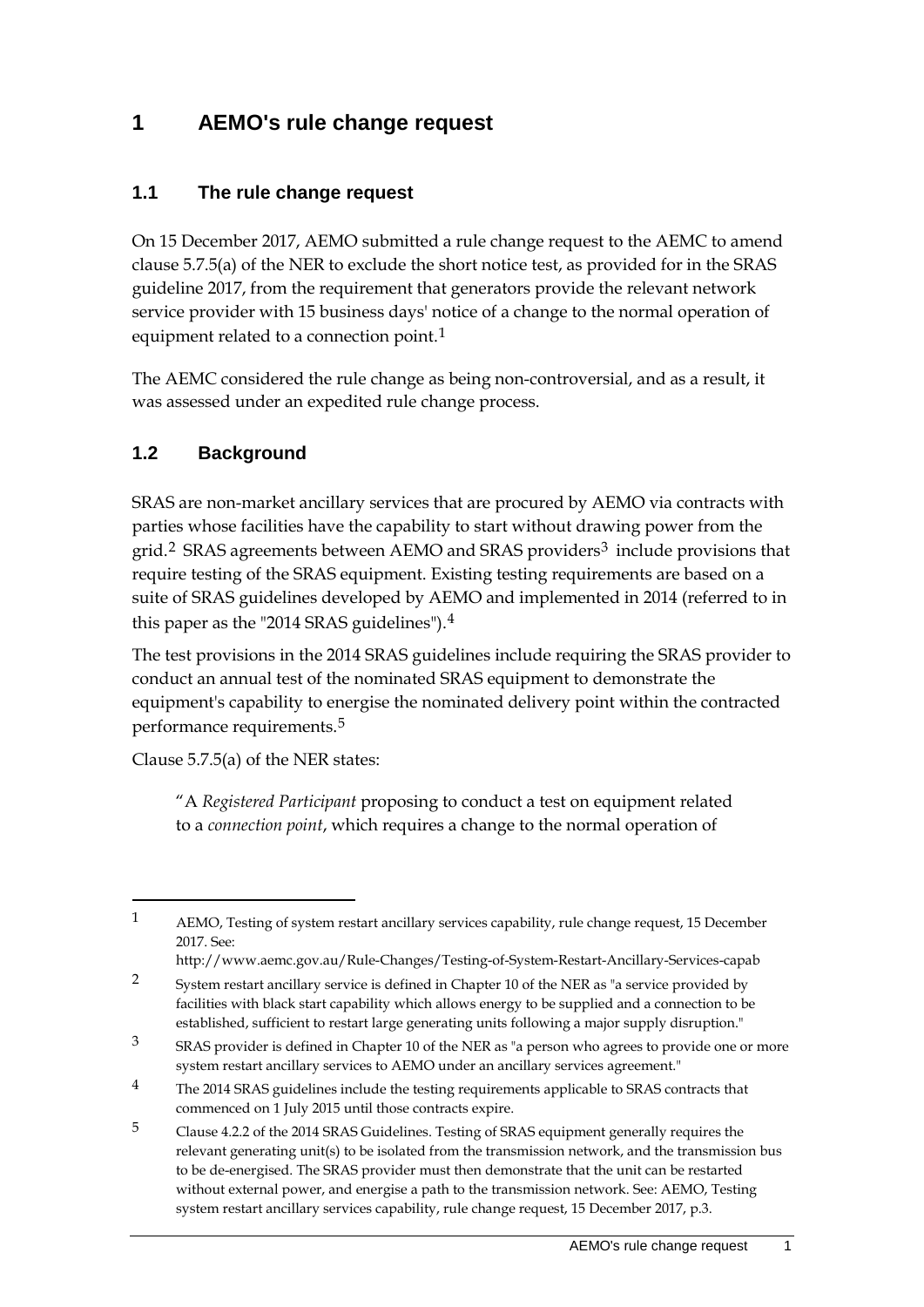that equipment, must give notice in writing to the relevant *Network Service Provider* of at least *15 business days* except in an emergency.[6](#page-5-0)"

Testing of SRAS capability requires a change to the normal operation of equipment at a connection point, which triggers the above requirement for an SRAS provider (as a registered participant) to give the relevant network service provider 15 business days' notice of a test. Currently under the 2014 SRAS guidelines, the SRAS provider selects its proposed test date and is responsible for making appropriate arrangements with the relevant network service provider, including giving the required notice of at least 15 business days under clause 5.7.5(a).

In 2015, the AEMC made a rule on the *System restart ancillary services* rule change request, which sought to improve the frameworks for SRAS in the NEM.[7](#page-5-1) The final rule included a requirement that AEMO develop a single SRAS guideline to replace the 2014 SRAS guidelines. The rule also required that the new SRAS guideline include SRAS testing arrangements, and that a registered participant must comply with a test request from AEMO.[8](#page-5-2)

On 15 December 2017, AEMO published the first single SRAS guideline (referred to in this paper as the "SRAS guideline 2017"), as required by the *System restart ancillary services* rule. The SRAS guideline 2017 includes enhanced SRAS testing requirements that AEMO will include in SRAS agreements with an SRAS commencement date on or after 1 July 2018.<sup>[9](#page-5-3)</sup> The SRAS guideline 2017 states that an SRAS test will generally be required by AEMO:[10](#page-5-4)

- within 20 business days after maintenance causing any major component of the SRAS equipment or SRAS transmission components to be out of service for seven days or more<sup>[11](#page-5-5)</sup>
- at one additional date and time per year, to be nominated by AEMO on no less than five business days' notice to the SRAS provider (termed a "short notice test").[12](#page-5-6)

- <span id="page-5-3"></span>9 SRAS guideline 2017, p.5.
- <span id="page-5-4"></span>10 Clause 4.3.2 of the SRAS guideline 2017.
- <span id="page-5-5"></span>11 The SRAS provider schedules this test with the network service provider, subject to AEMO's approval.
- <span id="page-5-6"></span>12 AEMO explains that the short notice test was included in the SRAS guideline 2017 to provide increased confidence that a service is 'always ready' to respond to a disruption or black system that will happen without warning. See: AEMO, Testing system restart ancillary services capability, rule change request, 15 December 2017, p.4 .

<span id="page-5-0"></span><sup>6</sup> Apart from the addition of a civil penalty in 2010, this clause has not changed since inception of the NER.

<span id="page-5-1"></span><sup>7</sup> National Electricity Amendment (System Restart Ancillary Services) Rule 2015 No. 5. See: http://www.aemc.gov.au/Rule-Changes/System-Restart-Ancillary-Services

<span id="page-5-2"></span><sup>8</sup> Ibid.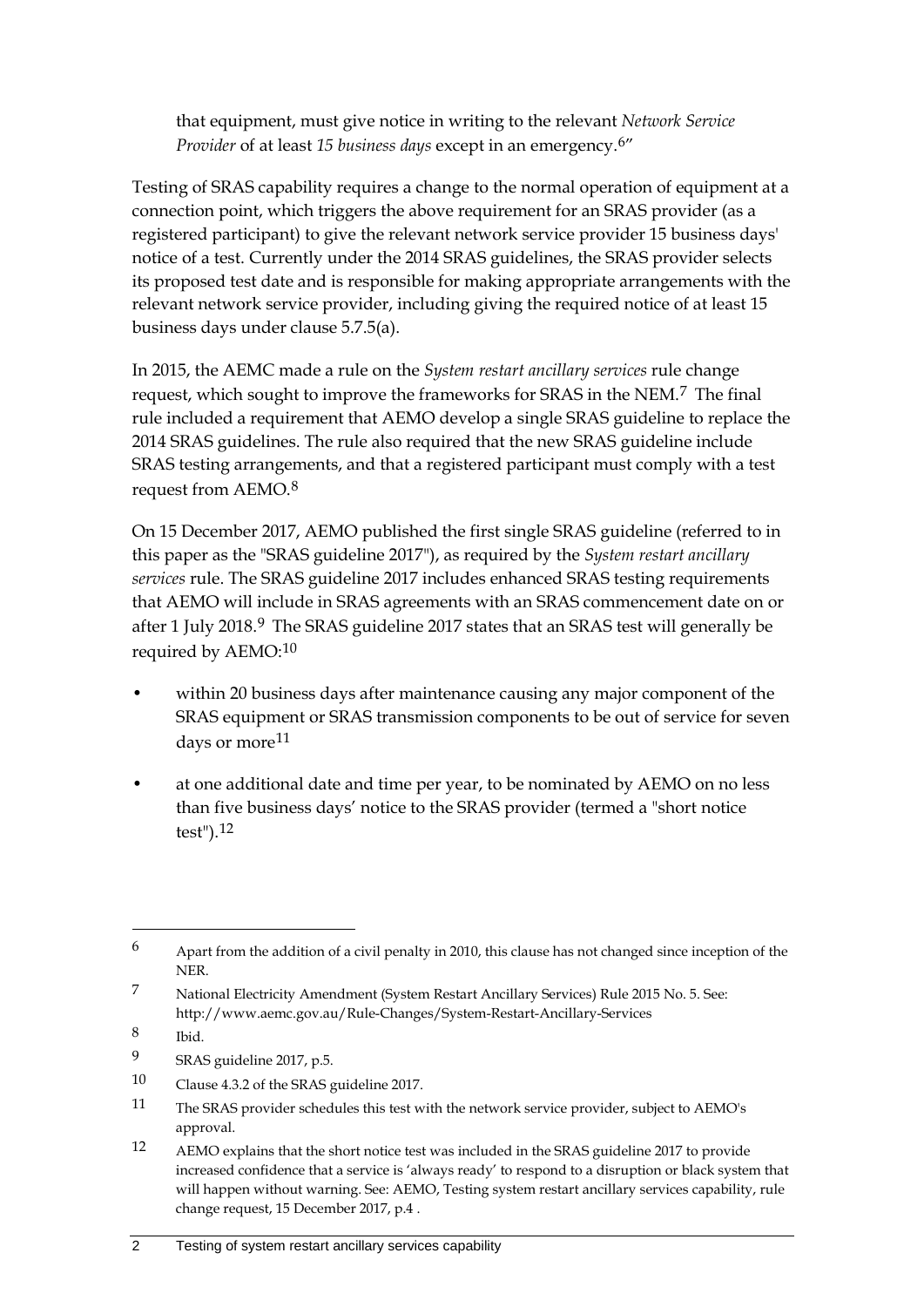The SRAS guideline 2017 also provides that AEMO can request an SRAS test if AEMO has reasonable grounds to believe that SRAS equipment may not be capable of delivering contracted services.<sup>[13](#page-6-1)</sup>

In its rule change request, AEMO notes that these changes to the SRAS testing regime were driven by a number of findings and recommendations, including:

- AEMO's final report on the black system event in SA in September 2016, which recommended that SRAS tests simulate the conditions of a real restart situation to the extent practicable (recommendation 13), among other SRAS test enhancements<sup>[14](#page-6-2)</sup>
- the Reliability Panel's final determination on the system restart standard in 2016, which recommended that AEMO, SRAS providers and network service providers cooperate more fully to identify opportunities to fully test the operation of SRAS[15](#page-6-3)
- recommendation 2.4 of the *Independent Review into the Future Security of the National Electricity Market*, which identified the need for regular testing of black start equipment and processes.[16](#page-6-4)

### <span id="page-6-0"></span>**1.3 Rationale for the rule change request**

-

AEMO's consultation process on the SRAS guideline 2017 identified an inconsistency between the requirements of the SRAS short notice test and clause 5.7.5(a) of the NER.

A short notice test, as provided for in the SRAS guideline 2017, will require a change to the normal operation of equipment at a connection point, which triggers the existing NER requirement for an SRAS provider (as a registered participant) to give the relevant network service provider 15 business days' notice of the test. However, under the SRAS guideline 2017, SRAS providers will only receive five business days' notice of the test from AEMO.

SRAS providers will therefore not be able to comply with the SRAS guideline 2017 short notice test (as incorporated into SRAS agreements for SRAS services commencing 1 July 2018) as a result of the 15 business days' notice requirement under clause 5.7.5(a) of the NER.

<span id="page-6-1"></span><sup>13</sup> Clause 4.3.3 (c) of the SRAS guideline 2017. This is not a short notice test. The SRAS provider arranges this test with the network service provider.

<span id="page-6-2"></span><sup>14</sup> Section 7.3, Black System South Australia 28 September 2016, March 2017, pp.102-104. See: https://www.aemo.com.au/-/media/Files/Electricity/NEM/Market\_Notices\_and\_Events/Powe r\_System\_Incident\_Reports/2017/Integrated-Final-Report-SA-Black-System-28-September-2016.pd f

<span id="page-6-3"></span><sup>15</sup> Section 7.4, Final Determination, Review of the System Restart Standard, 15 December 2016, p.113. See: http://www.aemc.gov.au/Markets-Reviews-Advice/Review-of-the-System-Restart-Standard

<span id="page-6-4"></span><sup>16</sup> Independent Review into the Future Security of the National Electricity Market, p.62. See: https://www.energy.gov.au/government-priorities/energy-markets/independent-review-futuresecurity-national-electricity-market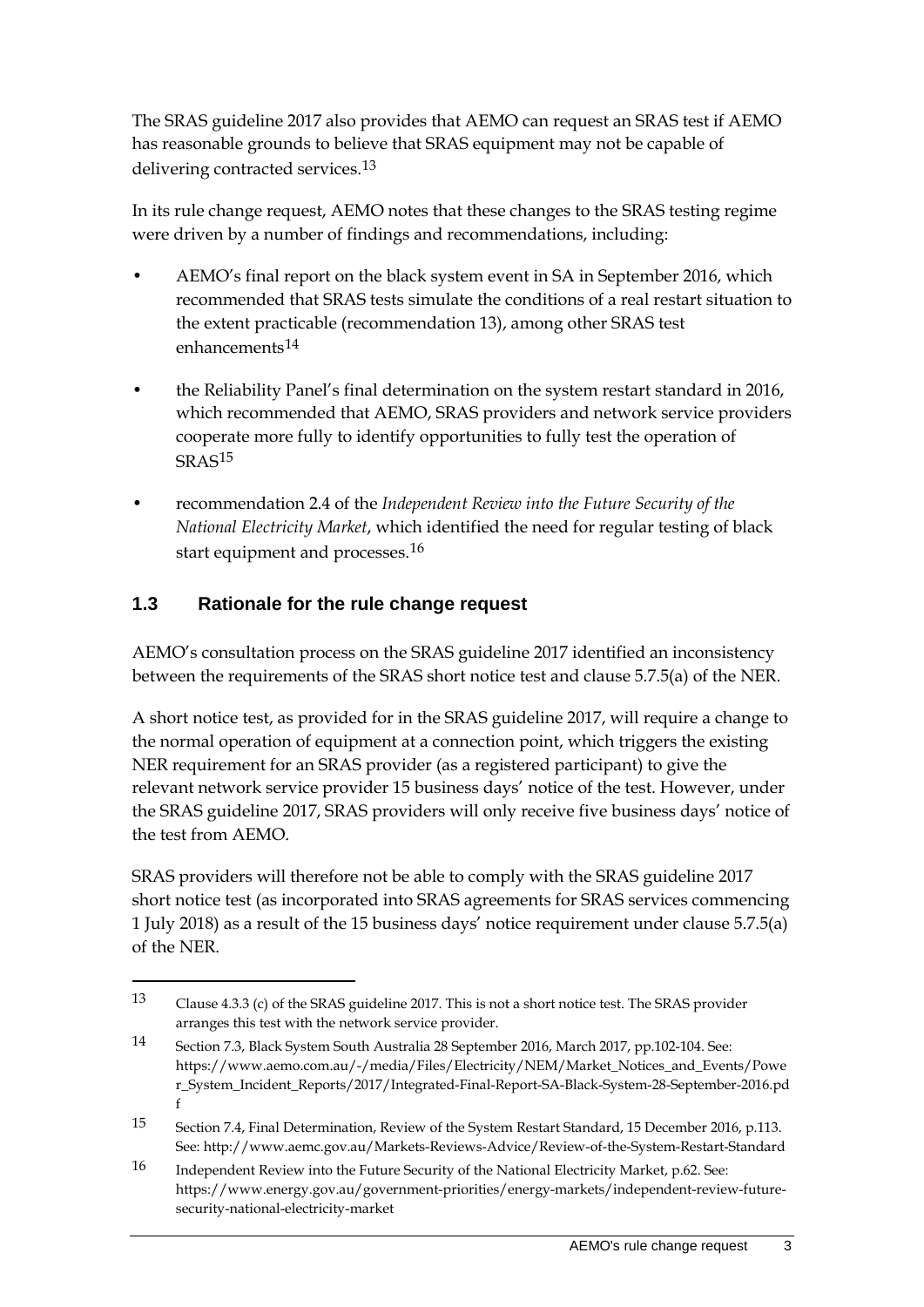### <span id="page-7-0"></span>**1.4 Solution proposed in the rule change request**

AEMO sought to resolve the issues discussed above by proposing a rule (the proposed rule) that excludes the short notice test from the requirement that generators provide the relevant network service provider with 15 business days' notice of a test. AEMO indicated that, under the proposed rule, it would work with the transmission network service provider to identify the most appropriate time period to conduct the short notice test, and provide the transmission network service provider not less than 15 business days' notice of the proposed short notice test.[17](#page-7-1) Only the SRAS provider would receive no less than five business days' notice of the short notice test as required under the SRAS guideline  $2017<sup>18</sup>$  $2017<sup>18</sup>$  $2017<sup>18</sup>$  The proposed rule would substitute clause 5.7.5(a) of the NER with the following:

"A *Registered Participant* proposing to conduct a test on equipment related to a *connection point*, which requires a change to the normal operation of that equipment, must give notice in writing to the relevant *Network Service Provider* of at least 15 *business days* except:

- in an emergency; or
- in respect of a test arranged by AEMO with the *Network Service Provider* in accordance with the requirements of the *SRAS Guideline*, as required by *AEMO* under an *ancillary services agreement* with the *Registered Participant*.[19"](#page-7-3)

In its rule change request, AEMO argued that the proposed exclusion for the short notice test is deliberately specific to avoid the possibility of inadvertently exempting other forms of testing from the existing 15 business days' notice requirement in the NER. Specifically, the proposed exclusion:

- 1. would only cover tests that have been arranged by AEMO with the network service provider
- 2. would not capture other tests under an SRAS agreement, $20$  namely after maintenance or as required by AEMO if it suspects a possible issue.[21](#page-7-5)

AEMO argued that the proposed rule, if made, would have the effect of removing an impediment to the smooth implementation of the SRAS guideline 2017 by exempting

<span id="page-7-1"></span><sup>17</sup> Clause 4.3.2 of the SRAS guideline 2017.

<span id="page-7-2"></span><sup>18</sup> Clause 4.3.2(e) of the SRAS guideline 2017 states that a transmission network service provider must not disclose short notice test details to an SRAS provider before AEMO has done so.

<span id="page-7-3"></span><sup>19</sup> AEMO, Testing system restart ancillary services capability, rule change request, 15 December 2017, p.8.

<span id="page-7-4"></span><sup>20</sup> The full testing regime is detailed in clause 4.3.2 of the SRAS guideline 2017.

<span id="page-7-5"></span><sup>21</sup> These tests would be arranged by the SRAS provider with the network service provider, and allow for sufficient time to meet the existing 15 business day notice requirement in clause 5.7.5(a)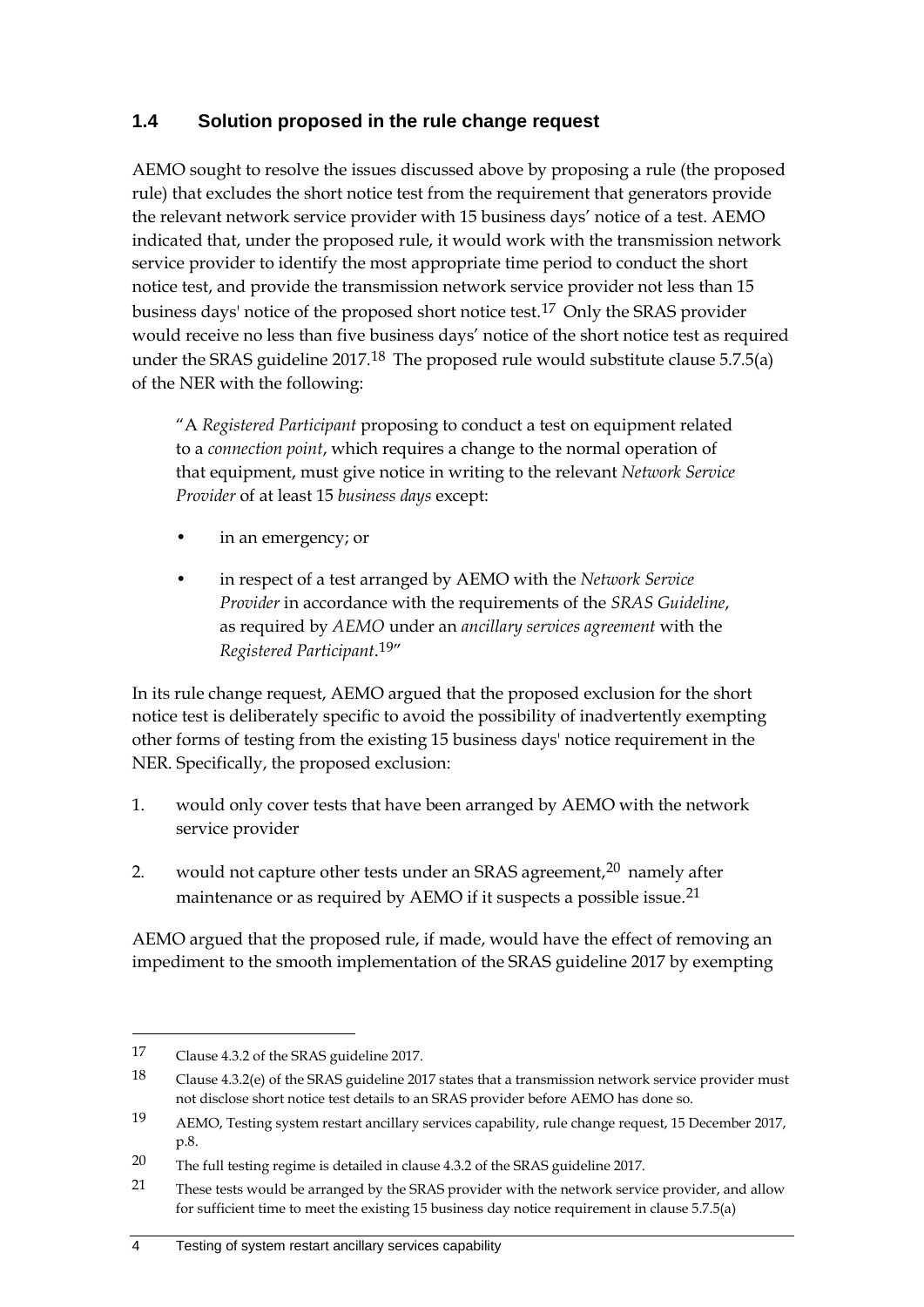SRAS providers subject to the short notice test from having to provide the relevant network service provider with 15 business days' notice of the test.[22](#page-8-1)

### <span id="page-8-0"></span>**1.5 The rule making process**

On 6 February 2018, the Commission published a notice under section 95 of the National Electricity Law (NEL) advising of its intention to commence the rule making process and consult in respect of the rule change request.[23](#page-8-2) A consultation paper identifying specific issues for consultation was also published. Submissions closed on 6 March 2018.

The Commission received two submissions, which are available on the AEMC website.[24](#page-8-3)

The Commission considered that the rule change request was a request for a non-controversial rule as defined in section 96 of the NEL. Accordingly, the Commission commenced an expedited rule change process, subject to any written requests not to do so. The closing date for receipt of written requests was 20 February 2018, and no requests to not carry out an expedited rule change process were received.

Under an expedited process, the AEMC must publish its final rule determination within six weeks of commencement (subject to extension if warranted).

<span id="page-8-1"></span><sup>22</sup> AEMO, Testing system restart ancillary services capability, rule change request, 15 December 2017, p.6.

<span id="page-8-2"></span><sup>23</sup> This notice was published under section 95 of the NEL.

<span id="page-8-3"></span><sup>24</sup> https://www.aemc.gov.au/rule-changes/testing-of-system-restart-ancillary-services-capab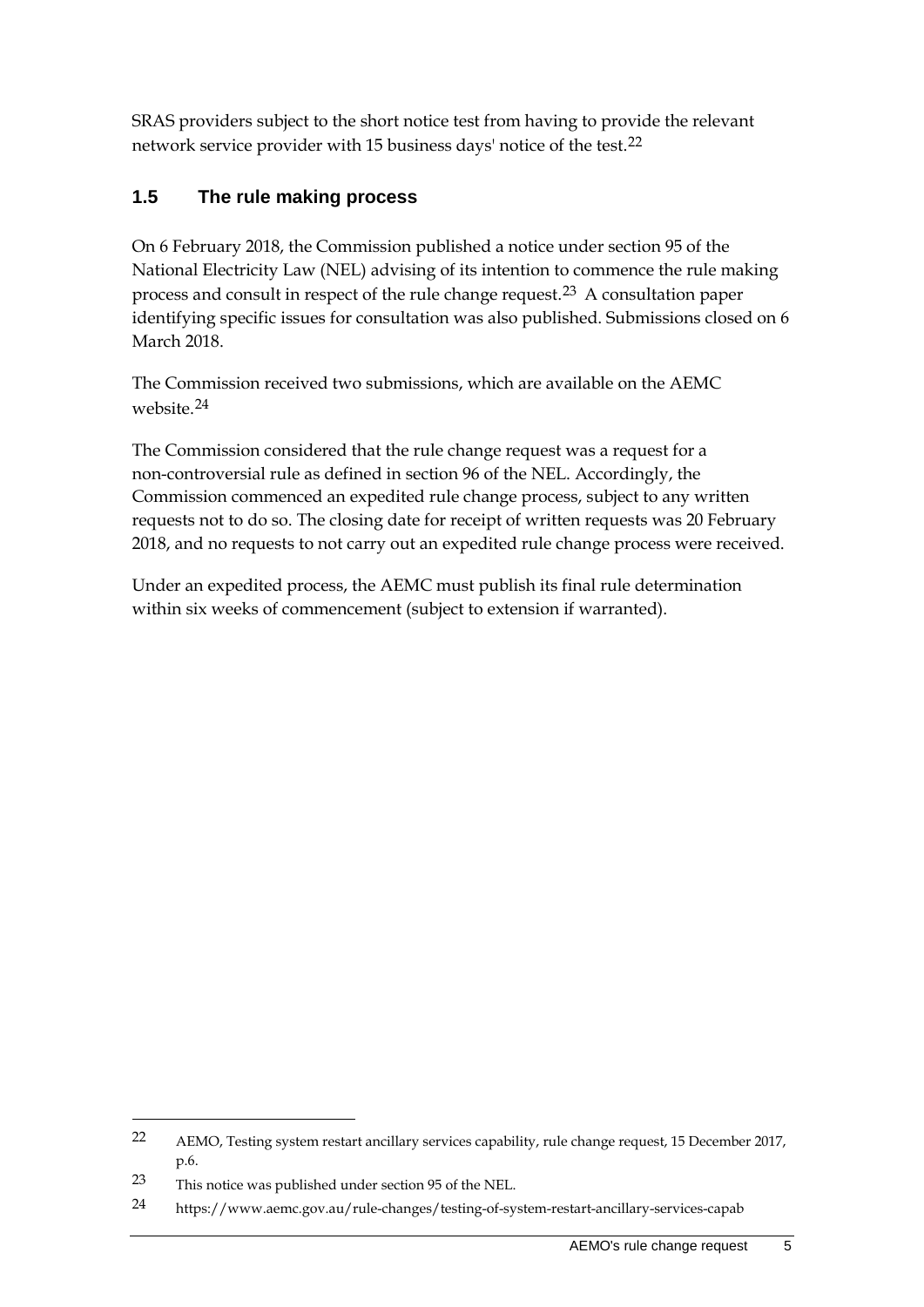### <span id="page-9-0"></span>**2 Final rule determination**

#### <span id="page-9-1"></span>**2.1 The Commission's determination**

In accordance with section 102 of the NEL, the Commission has made this final rule determination in relation to AEMO's *Testing of system restart ancillary services capability*  rule change request. In accordance with section 103 of the NEL, the Commission has determined to make, with amendments, the rule proposed by the rule proponent.

The Commission's reasons for making the rule, the key features of the final rule, and additional amendments made are described further in this chapter.

This chapter outlines:

- the rule making test for changes to the NER
- the assessment framework for considering the rule change request
- the Commission's consideration of the final rule against the national electricity objective

Further information on the legal requirements for making this final rule determination is set in Appendix B.

#### <span id="page-9-2"></span>**2.2 Rule making test**

#### **2.2.1 Achieving the national electricity objective**

Under section 88(1) of the NEL the Commission may only make a rule if it is satisfied that the rule will, or is likely to, contribute to the achievement of the national electricity objective (NEO).<sup>[25](#page-9-3)</sup> This is the decision making framework that the Commission must apply.

The NEO is as follows:[26](#page-9-4)

"to promote efficient investment in, and efficient operation and use of, electricity services for the long term interests of consumers of electricity with respect to:

- (a) price, quality, safety, reliability and security of supply of electricity; and
- (b) the reliability, safety and security of the national electricity system."

<span id="page-9-3"></span><sup>25</sup> Section 88 of the NEL.

<span id="page-9-4"></span><sup>26</sup> Section 7 of the NEL.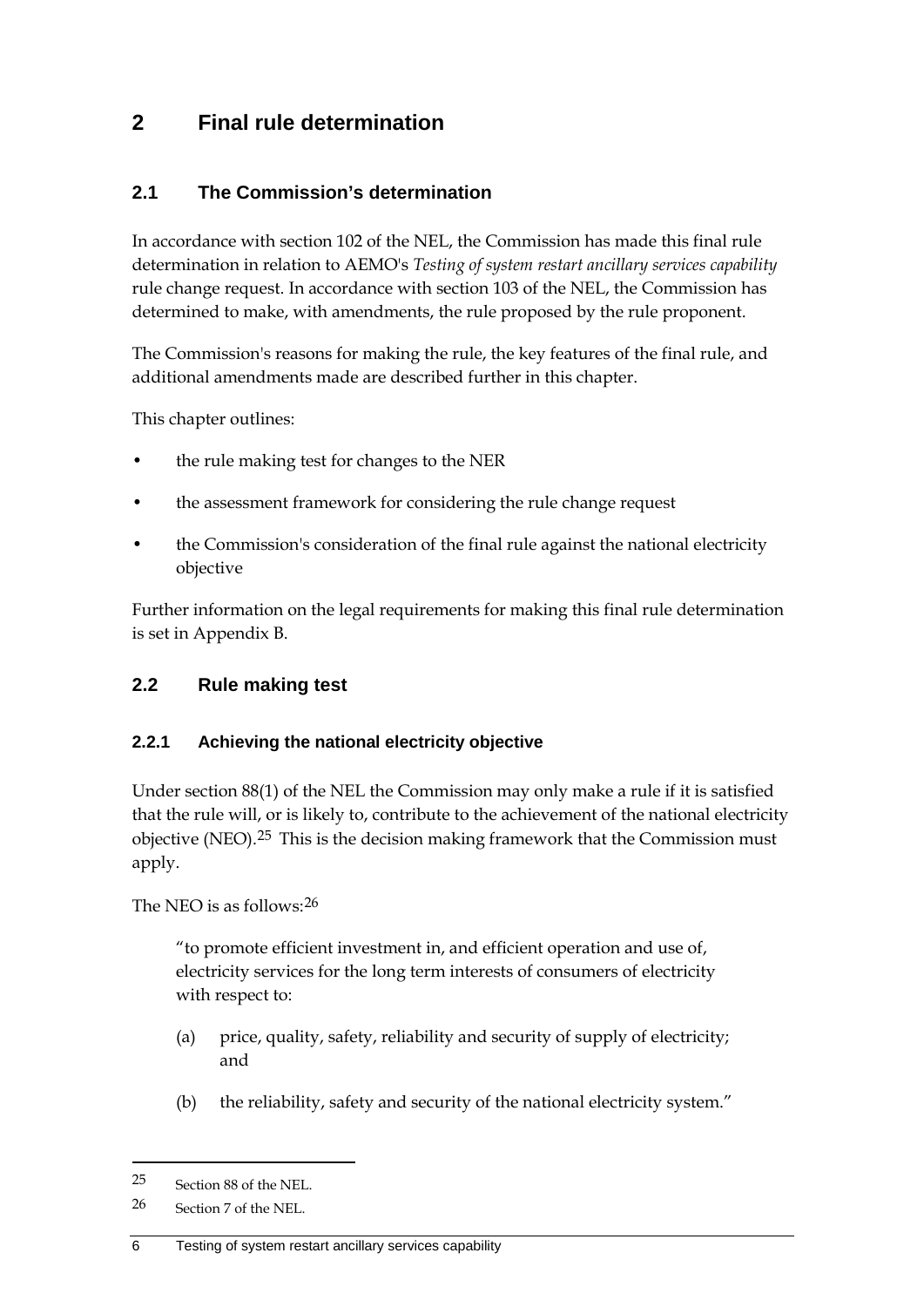#### **2.2.2 Northern Territory legislative considerations not required**

From 1 July 2016, the National Electricity Rules (NER), as amended from time to time, apply in the Northern Territory, subject to derogations set out in Regulations made under the NT legislation adopting the NEL.<sup>[27](#page-10-2)</sup> Under those Regulations, only certain parts of the NER have been adopted in the NT.<sup>[28](#page-10-3)</sup> As the proposed rule relates to parts of the NER that currently do not apply in the Northern Territory, the Commission has not assessed the proposed rule against additional elements required by Northern Territory legislation.[29](#page-10-4)

### <span id="page-10-0"></span>**2.3 Assessment framework**

In assessing the proposed rule, the Commission considered that the relevant aspect of the NEO is the promotion of the efficient operation of electricity services with respect to the security of supply of electricity and the security of the national electricity system. To determine whether the proposed rule promotes the NEO, the Commission considered the following principles.

- **Promoting regulatory certainty** Clear regulatory responsibilities for all participants in the NEM promotes the efficient operation of the electricity system. Therefore, the Commission considered whether the proposed rule promotes regulatory certainty for SRAS providers.
- **Regulatory and administrative burden** The Commission considered whether the proposed rule creates any unnecessary regulatory or administrative burden on market participants and whether the benefits of making the proposed rule outweigh these costs.

The consultation paper included an additional principle, "creating confidence in the SRAS process." The Commission determined that the issues identified under this principle are sufficiently addressed under the "promoting regulatory certainty" principle.

### <span id="page-10-1"></span>**2.4 Commission's reasons**

-

Having regard to the issues raised in the rule change request and submissions to the consultation paper, the Commission is satisfied that the final rule will, or is likely to contribute to the achievement of the NEO.

<span id="page-10-2"></span><sup>27</sup> National Electricity (Northern Territory) (National Uniform Legislation) (Modifications) Regulations.

<span id="page-10-3"></span> $28$  For the version of the NER that applies in the Northern Territory, refer to : http://www.aemc.gov.au/Energy-Rules/National-electricity-rules/National-Electricity-Rules-(No rthern-Territory).

<span id="page-10-4"></span><sup>29</sup> National Electricity (Northern Territory) (National Uniform Legislation) Act 2015.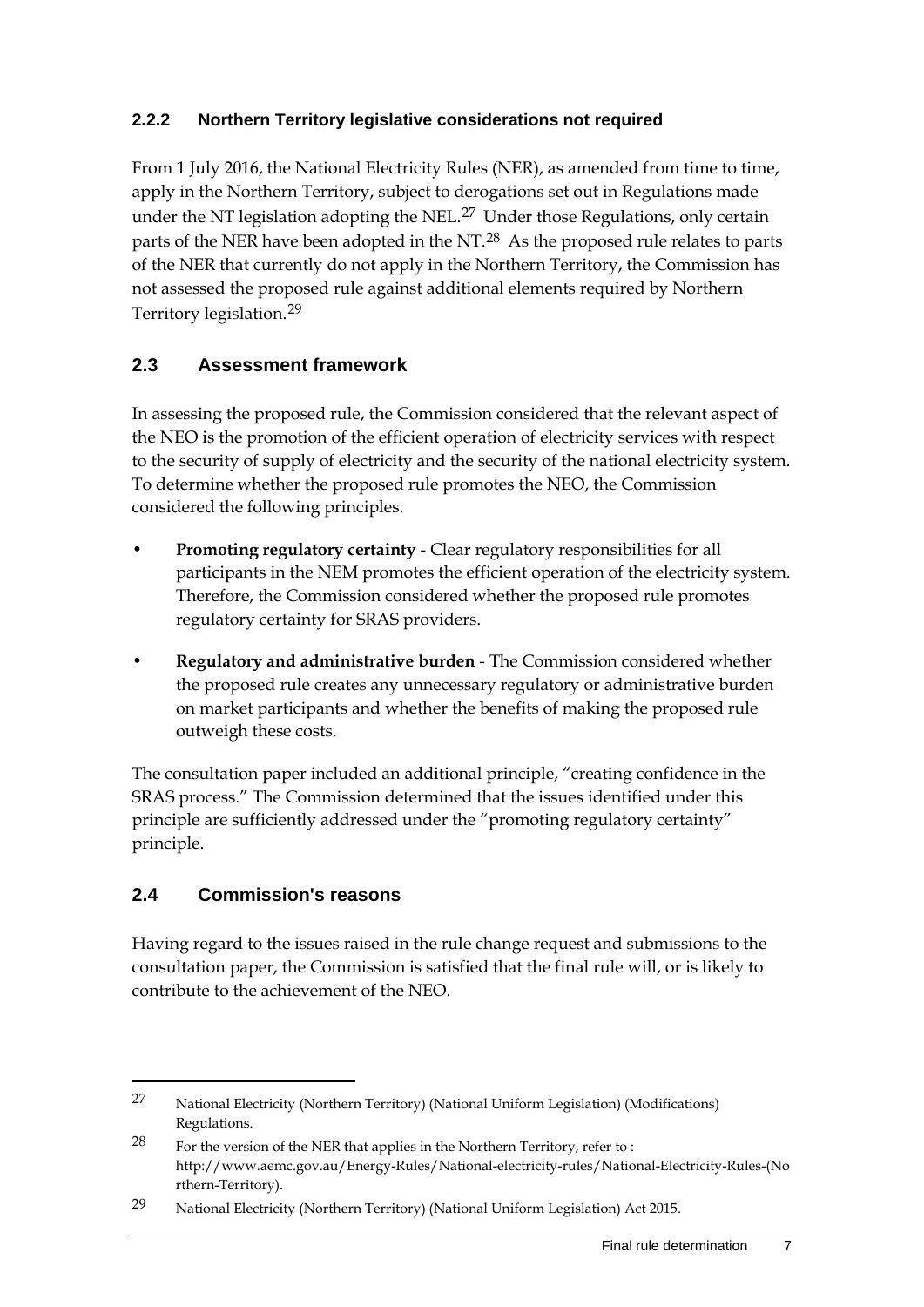#### **2.4.1 Promoting regulatory certainty**

The Commission considered whether the proposed rule would promote regulatory certainty for NEM participants. The efficient operation of the NEM is supported by regulatory obligations that are clearly defined and understood by the parties required to meet them. Short notice test requirements set out in the SRAS guideline 2017 do not align with clause 5.7.5(a) of the NER, as currently written.<sup>[30](#page-11-0)</sup> This inconsistency between what AEMO will contractually require of SRAS providers, and what the NER requires of SRAS providers as registered participants, creates conflicting objectives for SRAS providers and the potential for inefficiency and uncertainty in the operation of SRAS. The proposed rule provides regulatory certainty for SRAS providers regarding their obligations by aligning the NER and the SRAS guideline 2017, thus supporting the power system's restart capability and improving energy security.

#### **2.4.2 Regulatory and administrative burden**

The Commission considered whether the benefits of making the proposed rule outweigh the costs or risks of doing so. In the rule change request, AEMO considered that the proposed rule would not have any cost impact on NEM participants, and accordingly would not have additional costs for consumers.<sup>[31](#page-11-1)</sup> The Commission agreed with this assessment, and submissions to the consultation process did not identify any costs of implementing the proposed rule. The effect of the final rule is that SRAS providers will be able to meet their obligation to conduct a short notice test, as required under the SRAS guideline 2017 (and as incorporated as a term in SRAS agreements for SRAS services commencing 1 July 2018). On this basis, the Commission determined that the benefits of making the proposed rule outweigh the costs and risks of doing so.

#### **2.4.3 Submissions**

#### **Energy Networks Australia**

Energy Networks Australia's submission was supportive of the overall intention of the rule change proposal for the following primary reasons:

- "• It will align the requirements in the NER with the requirements contained in AEMO's recently finalised SRAS Guidelines. This will provide clarity to our members, AEMO, SRAS Providers and market participants
- The updated SRAS Guidelines should facilitate an improvement to existing system restart processes by allowing AEMO to undertake short notice tests on SRAS providers' equipment and facilities. It is crucial that these SRAS providers are able to respond in a timely

<span id="page-11-1"></span><span id="page-11-0"></span><sup>30</sup> The SRAS guideline 2017 is subject to the NER and in the event of inconsistency, the NER prevails. 31 AEMO, Testing of system restart ancillary services capability, rule change request, 15 December 2017, p.10.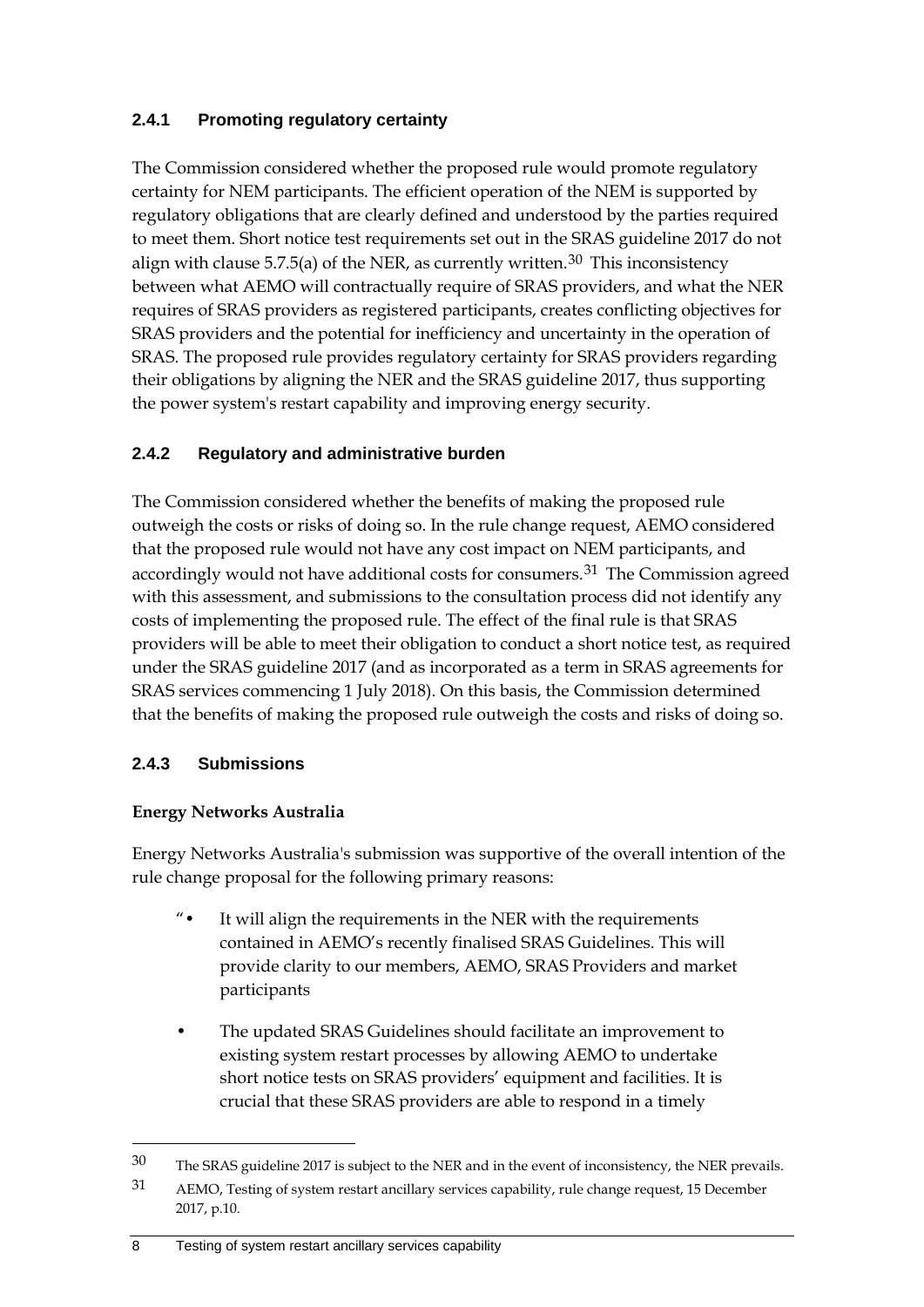fashion and operate as anticipated at times of heighted system and stakeholder stress.[32](#page-12-1)"

The submission also made two recommendations. The first of these was that there should be an obligation on SRAS providers to always have an agreed test plan in place with relevant network service providers. The second recommendation was that the AEMC should explicitly clarify that network service providers can recover all reasonable costs associated with SRAS capability tests. These issues are outside the scope of this rule change request and are therefore not considered further in this final determination.

#### **Australian Energy Regulator**

The Australian Energy Regulator's (AER) submission was supportive of AEMO's rule change proposal. The AER:

"consider(ed) the relevant clause (of the NER) ought to be amended to align the rules with an improved testing regime as set out under the SRAS guideline 2017.[33"](#page-12-2)

### <span id="page-12-0"></span>**2.5 Final rule**

-

For the above reasons, the Commission considered that AEMO's proposed rule would promote the NEO, and has determined to make a final rule, with amendments. The final rule creates an exception to the requirement that SRAS providers, as registered participants, provide the relevant network service provider with 15 business days' notice of a change to the operation of equipment at the connection point in clause 5.7.5(a) of the NER. The exception is for the short notice test as provided for in the SRAS guideline 2017.

The final rule is largely the same as the proposed rule. The amendment to the proposed rule is limited to specifying that the exclusion will apply where AEMO has *notified*[34](#page-12-3) the relevant network service provider of the proposed date and time of a test of a registered participant's equipment, rather than where a test has been *arranged* by AEMO.[35](#page-12-4)

<span id="page-12-1"></span><sup>32</sup> Energy Networks Australia, Submission to the *Testing of system restart ancillary services capability* rule change, 6 March 2018, p.1. See: https://www.aemc.gov.au/rule-changes/testing-of-system-restart-ancillary-services-capab

<span id="page-12-2"></span><sup>33</sup> AER, Submission to the *Testing of system restart ancillary services capability* rule change, 7 March 2018. See: https://www.aemc.gov.au/rule-changes/testing-of-system-restart-ancillary-services-capab

<span id="page-12-3"></span><sup>34</sup> Clause 4.3.2 (c)(iv) of the SRAS guideline 2017 states that AEMO will provide formal notice of the proposed test date and time to the transmission network service provider not less than 15 business days in advance.

<span id="page-12-4"></span><sup>35</sup> Both the proposed rule and the final rule state that this test is conducted in accordance with the requirements of the SRAS guideline, under an ancillary services agreement between AEMO and the registered participant.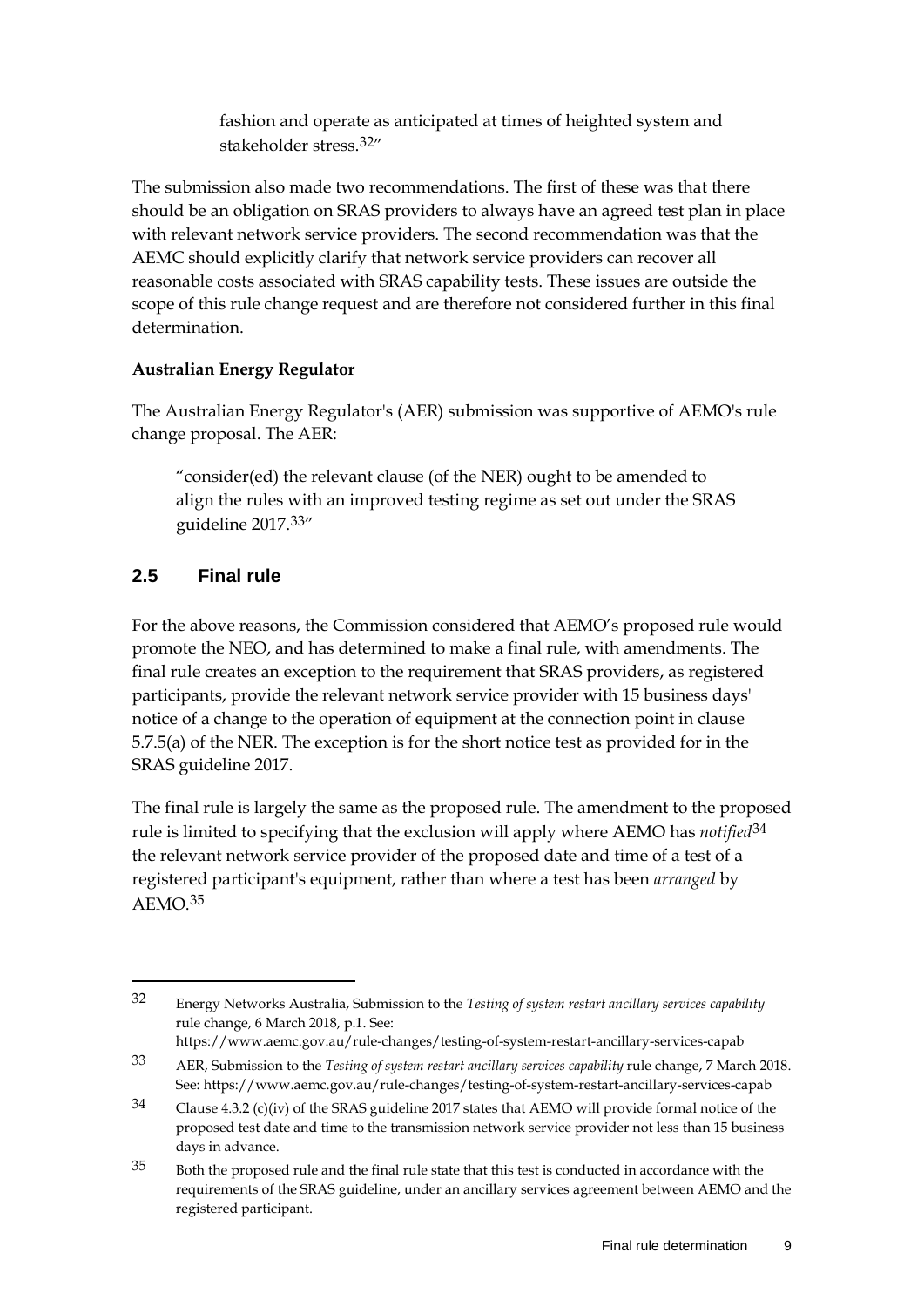This change to the proposed rule was made to reduce ambiguity about which tests the exception to clause 5.7.5(a) applies to in accordance with the SRAS guideline 2017. The amendment was also made to ensure that the exception is consistent with clause 5.7.5(a), namely that network service providers are provided notice of a test on equipment to be conducted by a relevant registered participant.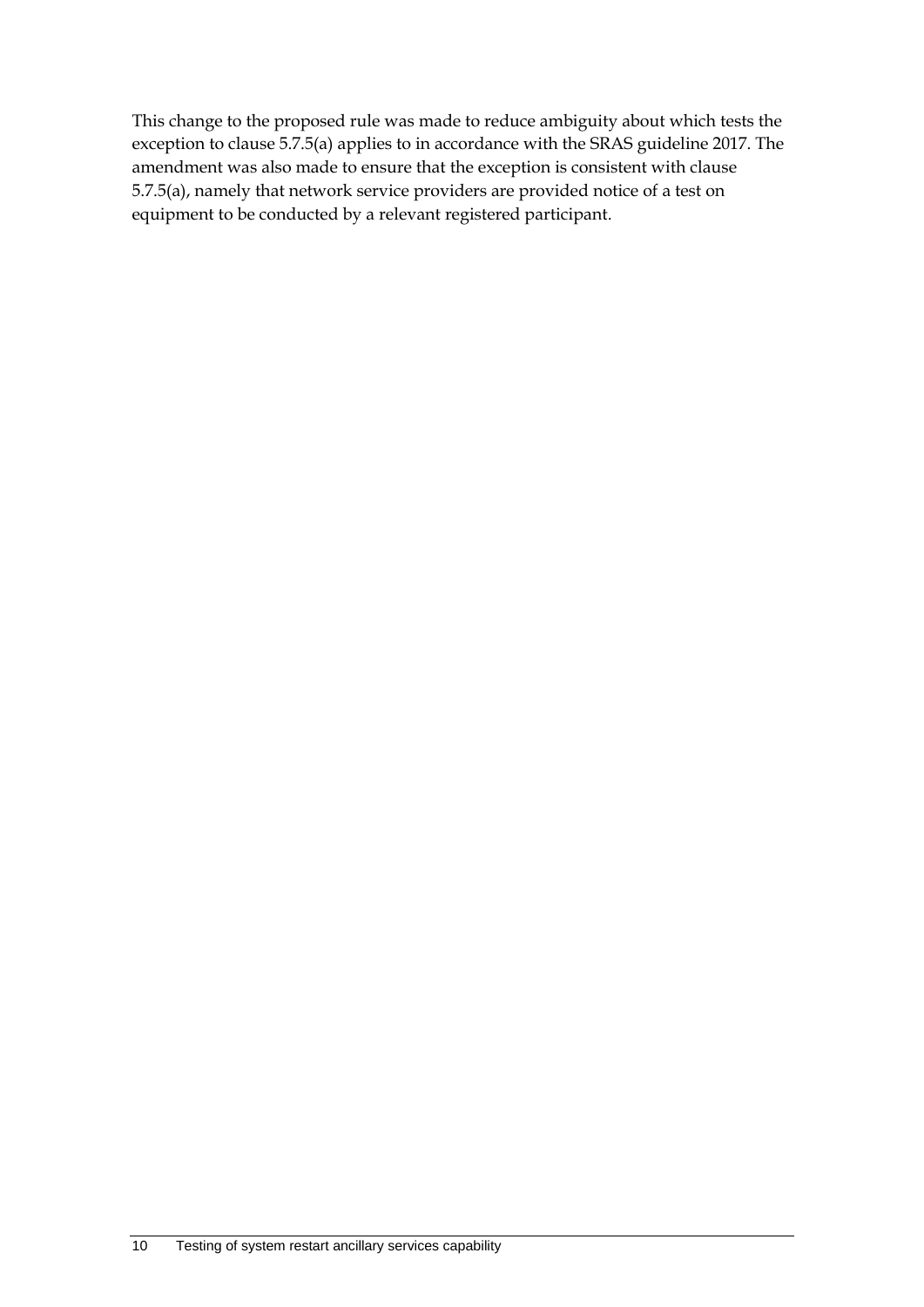## <span id="page-14-0"></span>**Abbreviations**

| <b>AEMC</b> | <b>Australian Energy Market Commission</b> |
|-------------|--------------------------------------------|
| <b>AEMO</b> | Australian Energy Market Operator          |
| <b>MCE</b>  | Ministerial Council on Energy              |
| <b>NEL</b>  | National Electricity Law                   |
| <b>NEO</b>  | National Electricity Objective             |
| <b>NER</b>  | National Electricity Rules                 |
| <b>SRAS</b> | <b>System Restart Ancillary Services</b>   |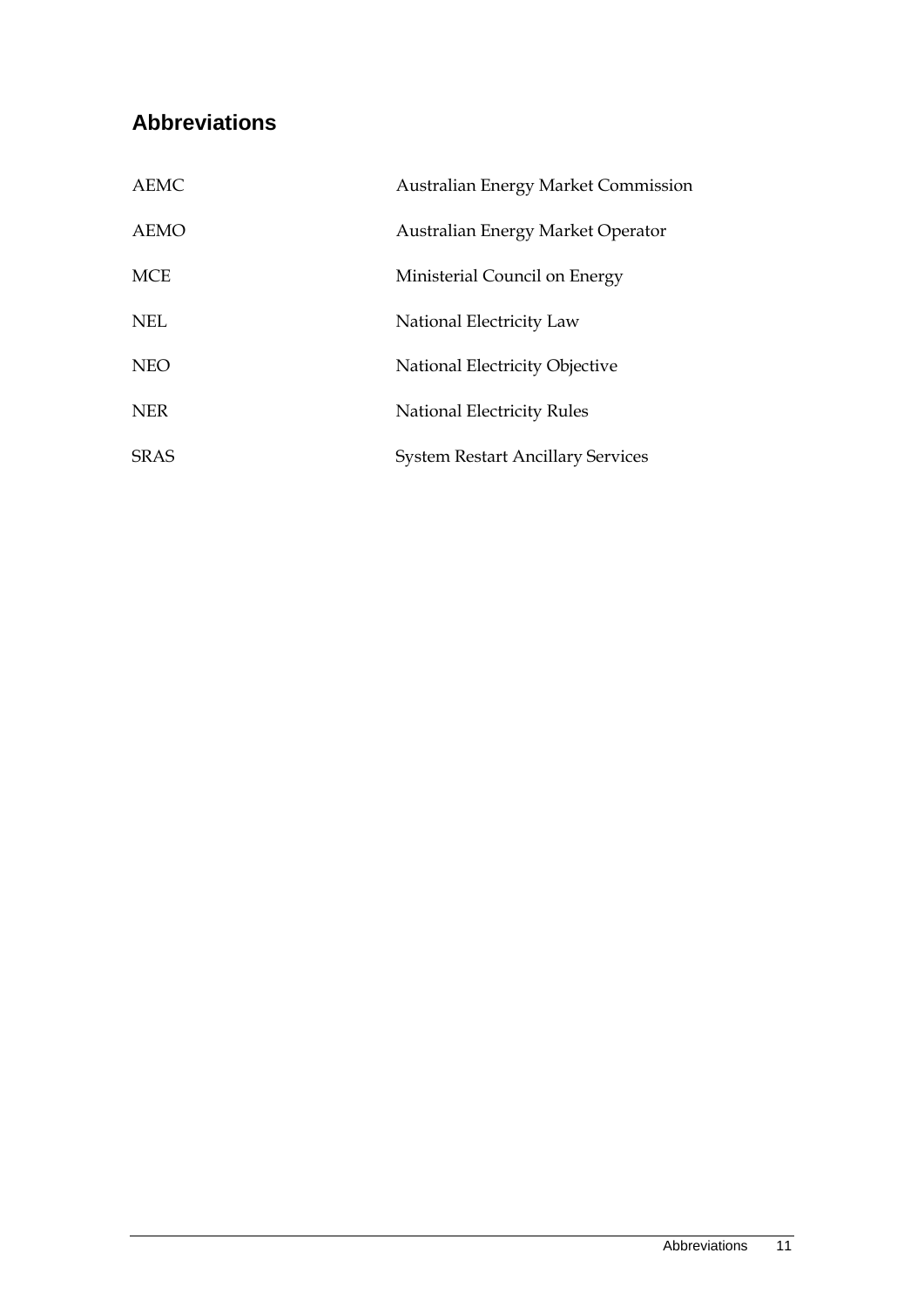## <span id="page-15-0"></span>**A Legal requirements under the NEL**

This appendix sets out the relevant legal requirements under the NEL for the AEMC to make this final rule determination.

### <span id="page-15-1"></span>**A.1 Final rule determination**

In accordance with section 102 of the NEL the Commission has made this final rule determination in relation to AEMO's *Testing of system restart ancillary services capability*  rule change request. In accordance with section 103 of the NEL, the Commission has determined to make, with amendments, the rule proposed by the rule proponent.

The Commission's reasons for making this final rule determination are set out in section 2.4.

A copy of the final rule is attached to and published with this final rule determination. Its key features are described in section 2.6.

### <span id="page-15-2"></span>**A.2 Power to make the rule**

The Commission is satisfied that the final rule falls within the subject matter about which the Commission may make rules. The final rule falls within section 34 of the NEL as it relates to:

- the operation of the national electricity system for the purposes of the safety, security and reliability of that system (clause  $(1)(a)(ii)$ )
- the activities of persons (including Registered participants) participating in the national electricity market or involved in the operation of the national electricity system (clause  $(1)(a)(iii)$ )

#### <span id="page-15-3"></span>**A.3 Commission's considerations**

In assessing the rule change request, the Commission considered:

- its powers under the NEL to make the rule;
- the rule change request
- submissions received during consultation; and
- the Commission's analysis as to the ways in which the proposed rule will or is likely to, contribute to the NEO.